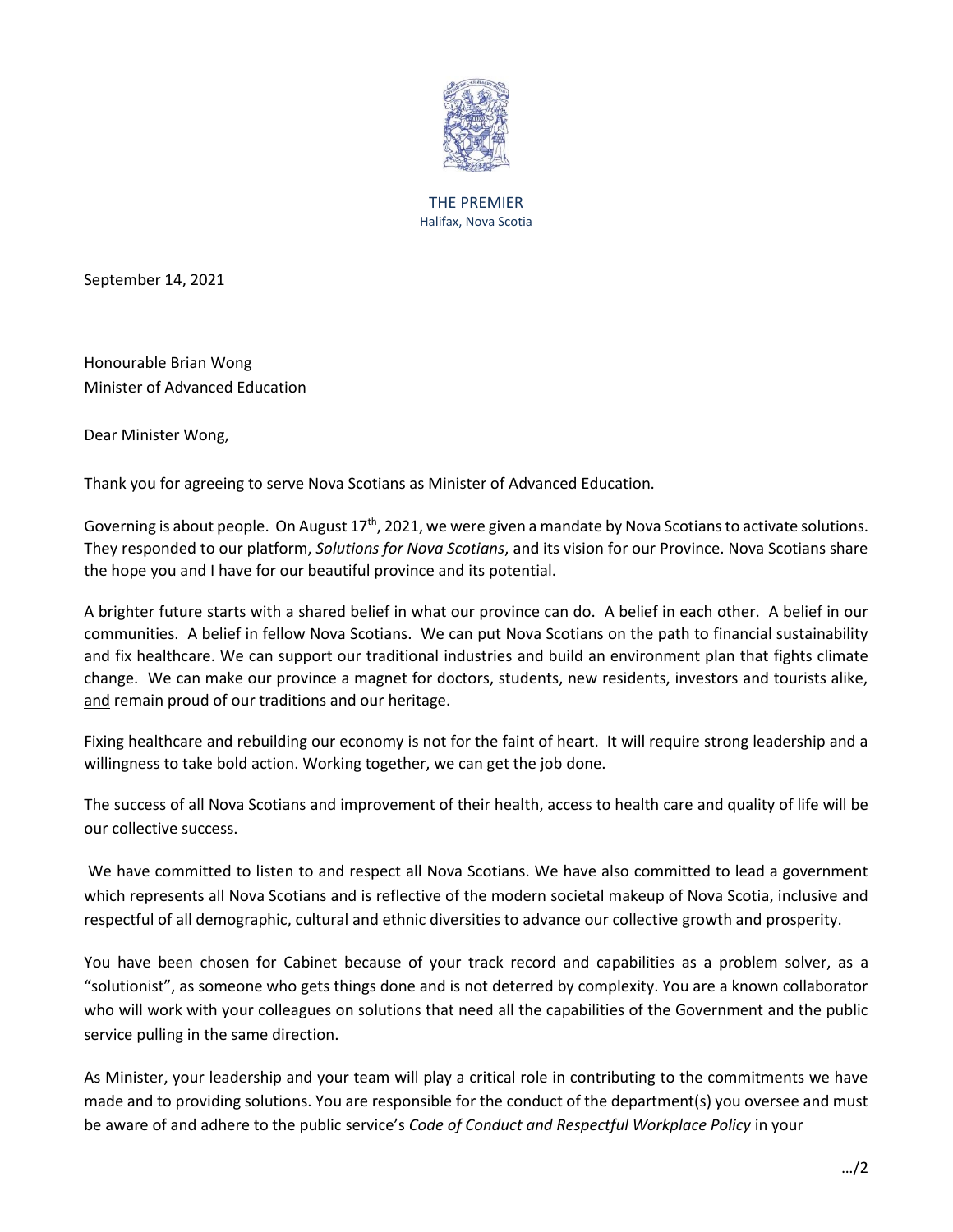interactions with the public service. Most importantly, you are part of a team of solutionists who share a common vision and commitment to *Solutions for Nova Scotians.*

As Minister of Advanced Education, you will:

- Within the first 90 days of your mandate, prepare a timeline for completion of all tasks below over the next four years. The initial timelines are to be updated quarterly thereafter.
- Work towards an increase in residency seats, targeted to areas of specialty and need across the province is absolutely essential to our recruitment.
- Increase the CCA training grant to 1,000 students with a two-year commitment to stay in Nova Scotia following the training being required.
- Resume appropriate staffed and accredited CCA training programs hosted by long-term care properties.
- Work with the NSCC on a program design whereby students' participation in certain, accredited apprenticeships, will count towards program credits when furthering their education.
- Require each college, university and private career college to develop a sexual violence policy that addresses sexual violence involving any of its student.
- Within the first nine months of your mandate, undertake a review of all University charters and Acts, their respective governance models and structure.

As Minister of Advanced Education, you will also support your Ministerial colleagues as they execute their responsibilities. In particular, you will support the:

- The Minister of Seniors and Long-Term Care as they amend the Homes for Special Care Act.
- The Minister of Health and Wellness as they develop the Clinical Health Services Plan.
- The Minister of Labour, Skills and Immigration to develop and advance an immigration and population growth policy that is bold, decentralized and is focused on immigration and population growth as an economic development tool and a fiscal opportunity.
- The Minister of Seniors and Long-Term Care to reinstate the CCA training grant that was cancelled in 2013.
- The Minister of Economic Development as they focus on innovation driven, green and sustainable businesses and partner with Municipalities, universities and our community college, the private sector and equity finance to enable entrepreneurs to start and scale their businesses in all parts of the province and our distinct regions based on their comparative advantages.

As we progress through our mandate, we will work together to identify further refinement and priorities of focus.

Within the first six months, and as part of your Department's mandate, you will work with me and other Departments in reviewing the role and effectiveness of Agencies, Offices and Crown Corporations with a goal of ensuring the most efficient and accountable methodology for the undertaking of their respective tasks.

We have a clear mandate and the vision and the determination to take decisive action to solve problems for people by giving them hope for health, universal mental health care, dignity for our seniors and a new opportunity for aging well. We will invest in our future. We will build a Nova Scotia with more people, more jobs, better jobs and more housing and infrastructure for people. We will do this with an overriding commitment to sustainable prosperity, establishing Nova Scotia as a world leader.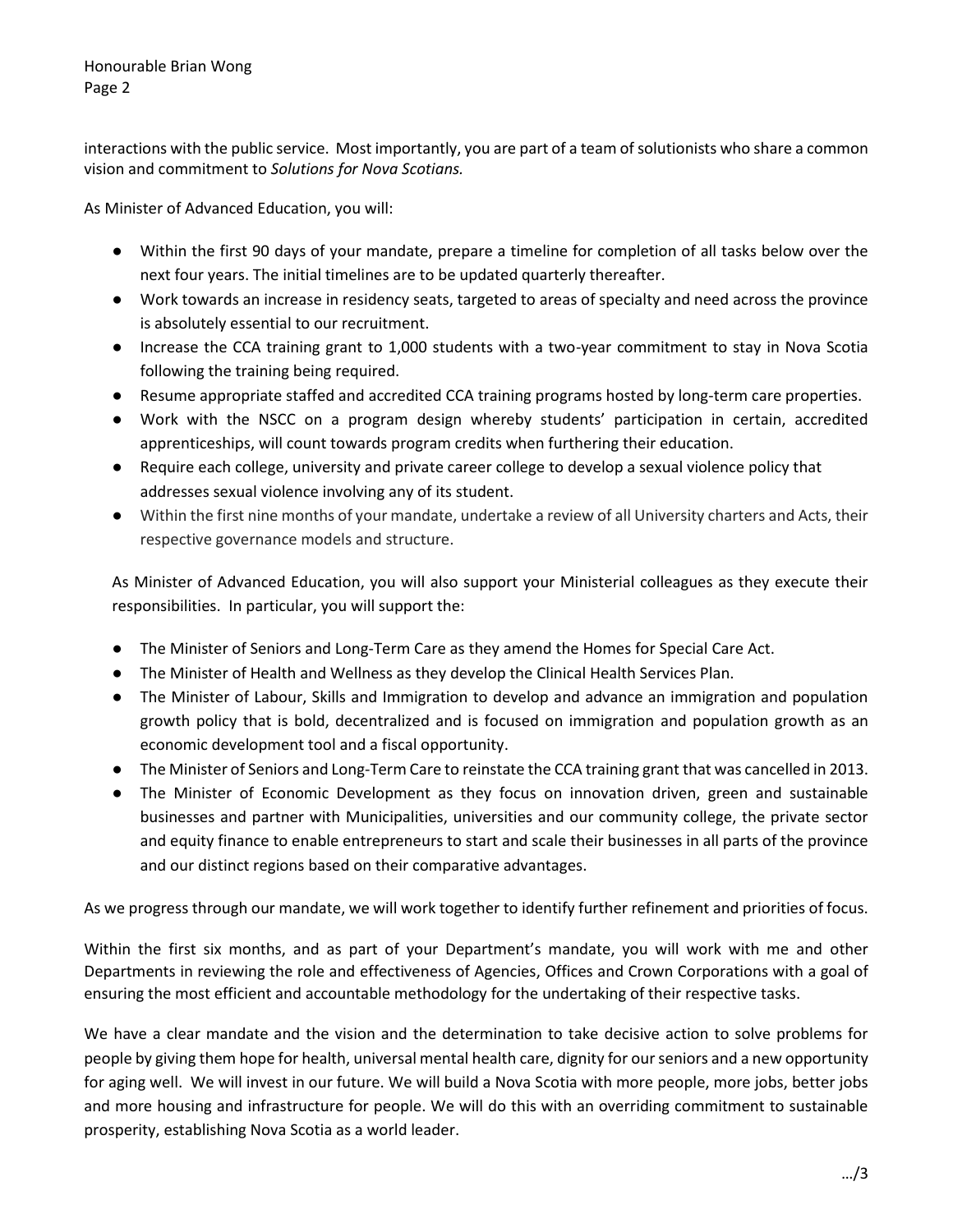Honourable Brian Wong Page 3

We will overcome the obstacles that stand in the way of achieving the incredible opportunities within our reach to improve the well-being and quality of life every Nova Scotian deserves.

I look forward to working with you to improve the lives of all the people of Nova Scotia and change the course of our Province now and for generations to come.

Sincerely,

 $\sqrt{1-\sqrt{\frac{1}{2}}}$ 

Honourable Tim Houston, M.L.A. Premier of Nova Scotia

Copy to: Nancy MacLellan, Deputy Minister of Advanced Education